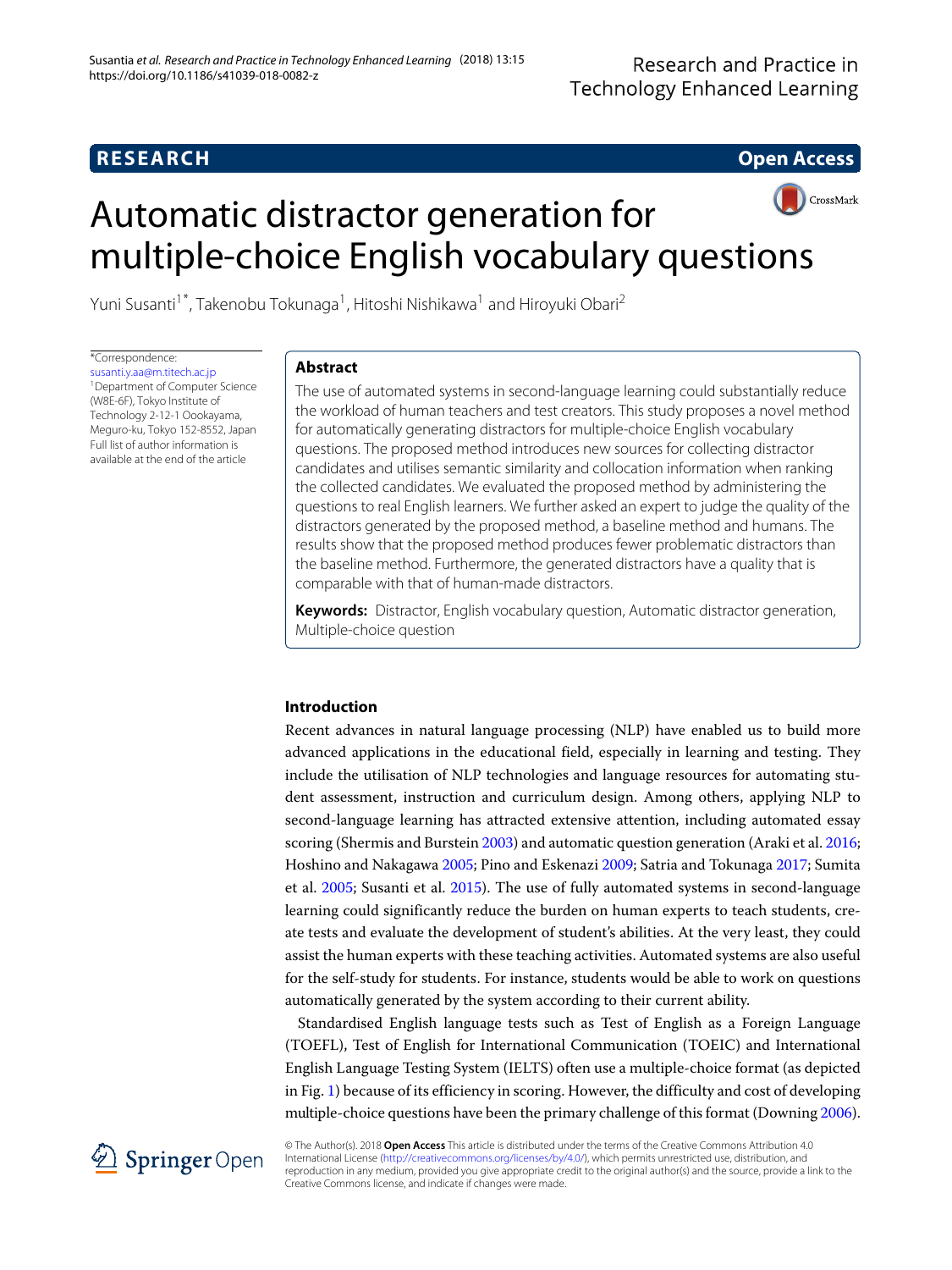

<span id="page-1-0"></span>Because of this, research on automatic question generation, especially on multiplechoice question generation, has attracted much attention recently. Various resources and technologies in NLP can potentially contribute to the automatic generation of multiplechoice questions, as has been done by Mitkov and Ha [\(2003\)](#page-15-8) who used the WordNet (Fellbaum [1998\)](#page-15-9) as a lexical dictionary resource. More recently, Susanti et al. [\(2015\)](#page-15-6) also used WordNet to generate multiple-choice English vocabulary questions. Another study was performed by Araki et al. [\(2016\)](#page-15-1), who applied semantic analysis to texts for generating multiple-choice questions for English language learners.

Rodriguez [\(2005\)](#page-15-10) stated that the quality of multiple-choice questions relies heavily on the quality of their options. His claim is supported by Hoshino [\(2013\)](#page-15-11), who noted that test takers tended to employ a choice-oriented strategy when working on multiplechoice questions. Therefore, the quality of the question options, especially the distractors (wrong options), affects the quality of the question, as inappropriate distractors enable the test takers to guess the answer easily (Moser et al. [2012\)](#page-15-12) or cause them to unnecessary confusion.

Nevertheless, few studies on automatic question generation have focused on distractor generation. Haladyna [\(2004\)](#page-15-13) pointed out that generating distractors was the most difficult part of multiple-choice question generation. As in the manual writing of questions, developing appropriate distractors remains a difficult task in automatic question generation. Some studies have generated distractors for fill-in-the-blank language questions using simple techniques such as random selection from words in the same document (Hoshino and Nakagawa [2005\)](#page-15-2), employing a thesaurus (Sumita et al. [2005\)](#page-15-5) and collecting similar candidates of the target word in terms of their frequency and dictionary-based collocation (Liu et al. [2005\)](#page-15-14).

Other studies have employed more advanced techniques and resources for distractor generation, mostly for the fill-in-the-blank English vocabulary questions. For instance, Pino and Eskenazi [\(2009\)](#page-15-3) and Correia et al. [\(2010\)](#page-15-15) used graphemic (morphological and orthographic) and phonetic variants of the target word as distractor candidates. Correia et al. [\(2010\)](#page-15-15) employed lexical resources to filter distractor candidates considering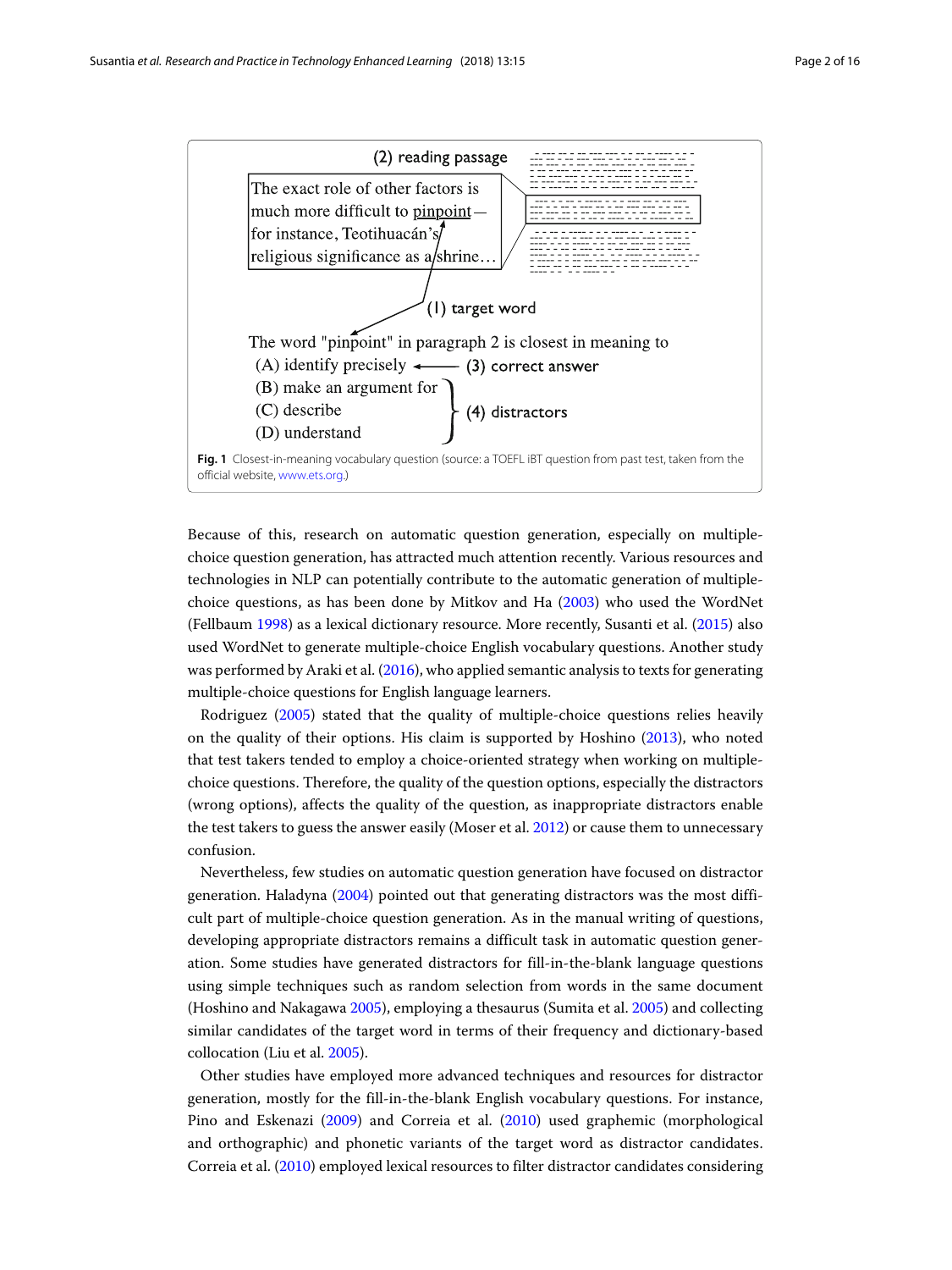the target word's synonym, hyponym and hypernym. Sakaguchi et al. [\(2013\)](#page-15-16) utilised common learner errors that were constructed from error-correction pairs on a language learning site, Lang- $8<sup>1</sup>$ . In each pair of corrections, the error was a candidate distractor for the target word. Zesch and Melamud [\(2014\)](#page-15-17) applied context-sensitive lexical inference rules to generate verb distractors that are not semantically similar to the target in the fill-in-theblank context but might be similar in another context. More recently, Jiang and Lee [\(2017\)](#page-15-18) proposed the use of a semantic similarity measure based on the word2vec model (Mikolov et al. [2013\)](#page-15-19) for generating plausible distractors of Chinese fill-in-the-blank vocabulary questions.

The present study focuses on generating distractors for English vocabulary questions as used in TOEFL. Figure [1](#page-1-0) illustrates an example of the type of question we discuss in this study. The vocabulary questions in TOEFL have a distinct characteristic; instead of asking for the best word to fill the gap as in the fill-in-the-blank type questions, they ask for the closest-in-meaning word of a target word (the vocabulary being asked in a question) used in a reading passage. However, the result of this study can contribute to the fill-in-theblank questions as well because both types of questions share the same requirements for their distractors.

We conducted two evaluations: (1) a test taker-based evaluation and (2) an expertbased evaluation. In the first evaluation, we asked English learners to complete a set of question that differed only with respect to the distractor set. Otherwise, they shared the same reading passage and correct answer taken from a human-made question item. Each distractor set contains three distractors that are either human-made, generated by the baseline method or generated by the proposed method. We evaluated the quality of the distractors from the test takers' responses by applying Neural Test Theory (Shojima et al. [2008\)](#page-15-20), which is a test theory for analysing test results that grades the test takers into several ranks. According to Susanti et al. [\(2017\)](#page-15-21), this test is useful for evaluating the statistical characteristics of options in multiple-choice questions. In the expert-based evaluation, we asked a professional item writer to evaluate the same sets of distractors as in the test taker-based evaluation. We also discuss how the two evaluation results relate.

The contributions of the present study are as follows:

- 1) We proposed a method of distractor generation for multiple-choice vocabulary questions that is superior to the state-of-the-art method.
- 2. We thoroughly analysed the evaluation results from two different perspectives, i.e. the test taker-based and the expert-based evaluations.

The next section (["Methods"](#page-2-0) section) describes the distractor generation including the proposed method and the state-of-the-art method used as the baseline. The evaluation design is presented in the ["Evaluation design"](#page-5-0) section. The ["Results and discussion"](#page-7-0) section discusses the result and analysis of the evaluation and is followed by the conclusion and future work directions in the ["Conclusion"](#page-13-0) section.

### <span id="page-2-0"></span>**Methods**

In this study, we implemented a distractor generation method introduced by Jiang and Lee [\(2017\)](#page-15-18) as a baseline because their work is the latest state-of-the-art method that targets the most similar task to the current study. Although their method generates Chinese fillin-the-blank vocabulary questions, the method is independent of the language because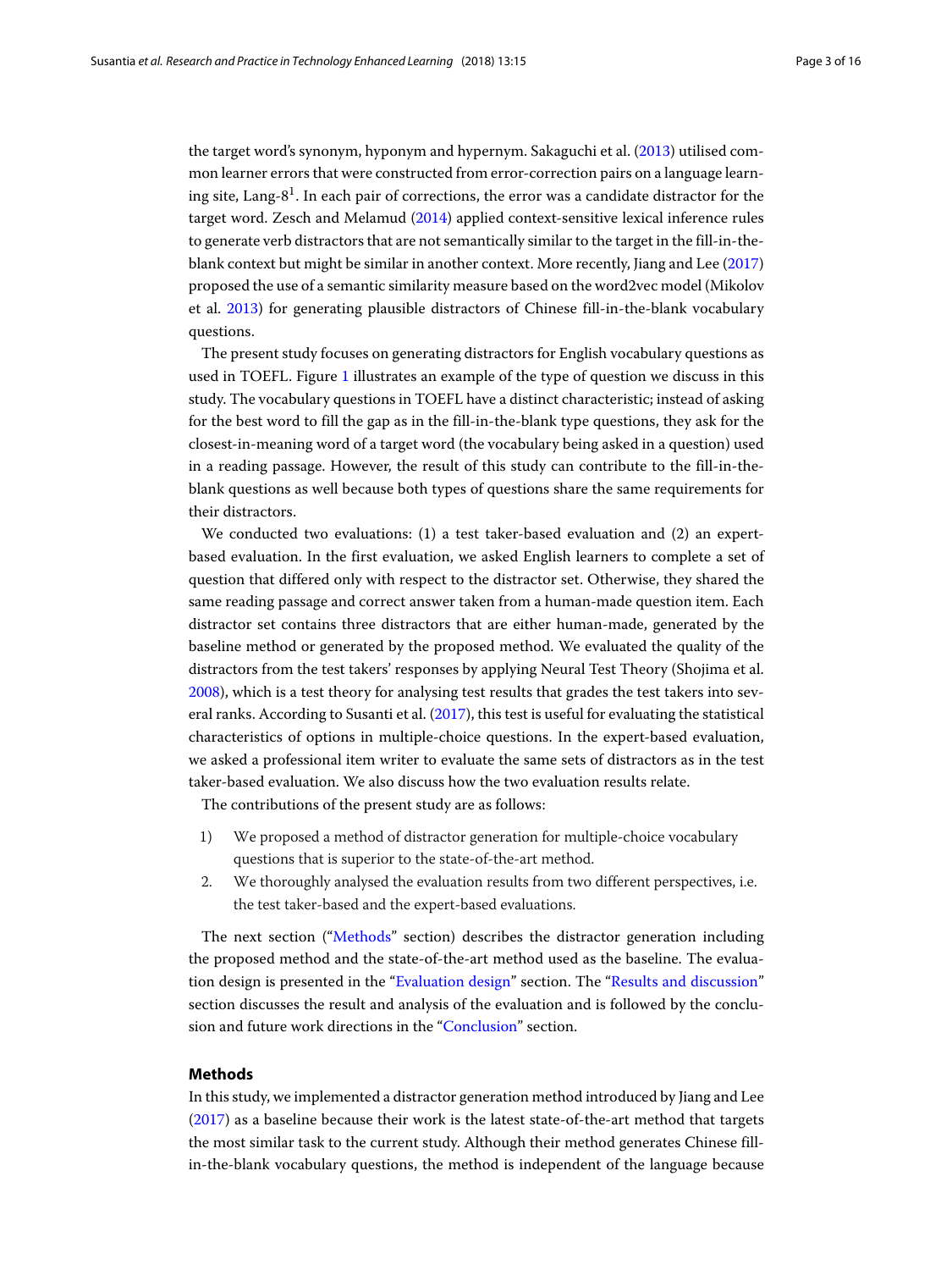it takes a corpus-based approach. We can hence adapt the method for English by replacing the corpus. Another difference is the question type to generate, i.e. fill-in-the-blank questions versus closest-in-meaning questions. These questions differ in whether the target word is present in the options as a correct answer (fill-in-the-blank) or present in the reading passage (closest-in-meaning). There is no difference in the characteristics of the distractors in both types of vocabulary questions.

In the following, we describe the baseline in detail, followed by our proposed method. We then compare the two methods as summarised in Table [1.](#page-3-0) For all methods, distractor generation consists of three steps: (1) distractor candidate collection, (2) distractor candidate filtering and (3) distractor candidate ranking.

#### **Baseline method**

#### *Distractor candidate collection and ranking*

To collect distractor candidates, Jiang and Lee [\(2017\)](#page-15-18) extracted all the words in the Chinese Wiki corpus and ranked them on the basis of their various similarity criteria to the target word. The similarity criteria consist of the word difficulty level (frequency-based) similarity, spelling similarity, PMI-based word co-occurrence with the target word and word2vec-based word similarity. They ranked the candidates according to each criterion and evaluated the results. Their evaluation showed that the word2vec-based criterion outperformed the others; thus, in this study, we implemented this criterion for collecting the distractor candidates.

Jiang and Lee [\(2017\)](#page-15-18) trained a word2vec model on the Chinese Wiki corpus<sup>2</sup>. Because we adapted their method for English vocabulary questions, we used a word2vec model pre-trained on English Wikipedia<sup>3</sup>.

# <span id="page-3-1"></span>*Distractor candidate filtering*

Jiang and Lee [\(2017\)](#page-15-18) filtered the ranked distractor candidates to remove candidates that are also considered to be an acceptable answer. They examined whether the distractor candidates collocate with the words in the rest of the carrier sentence<sup>4</sup>, by filtering based on the trigram and dependency relations.

• Trigram filtering: the trigram is formed from the distractor candidate and its two adjacent words (the previous and following words) in the carrier sentence. We

| Step      | Baseline (Jiang and Lee 2017) | Proposed                                             |
|-----------|-------------------------------|------------------------------------------------------|
| Selection | All words in English          | (1) Synonym of co-occurrence words in the passage    |
|           | Wiki Corpus with the          | (2) Sibling words in the taxonomy and synonyms of    |
|           | same part of speech as        | synonyms                                             |
|           | the target word               | (3) Words in the JACET8000 list with the close level |
|           |                               | to the correct answer                                |
| Filtering | Trigram filtering             | Criteria by (Heaton 1989) and synonym filtering      |
| Ranking   | word2vec-based semantic       | GloVe-based semantic similarity between the target   |
|           | Similarity between the        | word and a distractor candidate, and between the     |
|           | target word and a             | correct answer and a distractor candidate, and word  |
|           | distractor candidate          | collocation                                          |

<span id="page-3-0"></span>

| Table 1 Methods to be compared |  |
|--------------------------------|--|
|--------------------------------|--|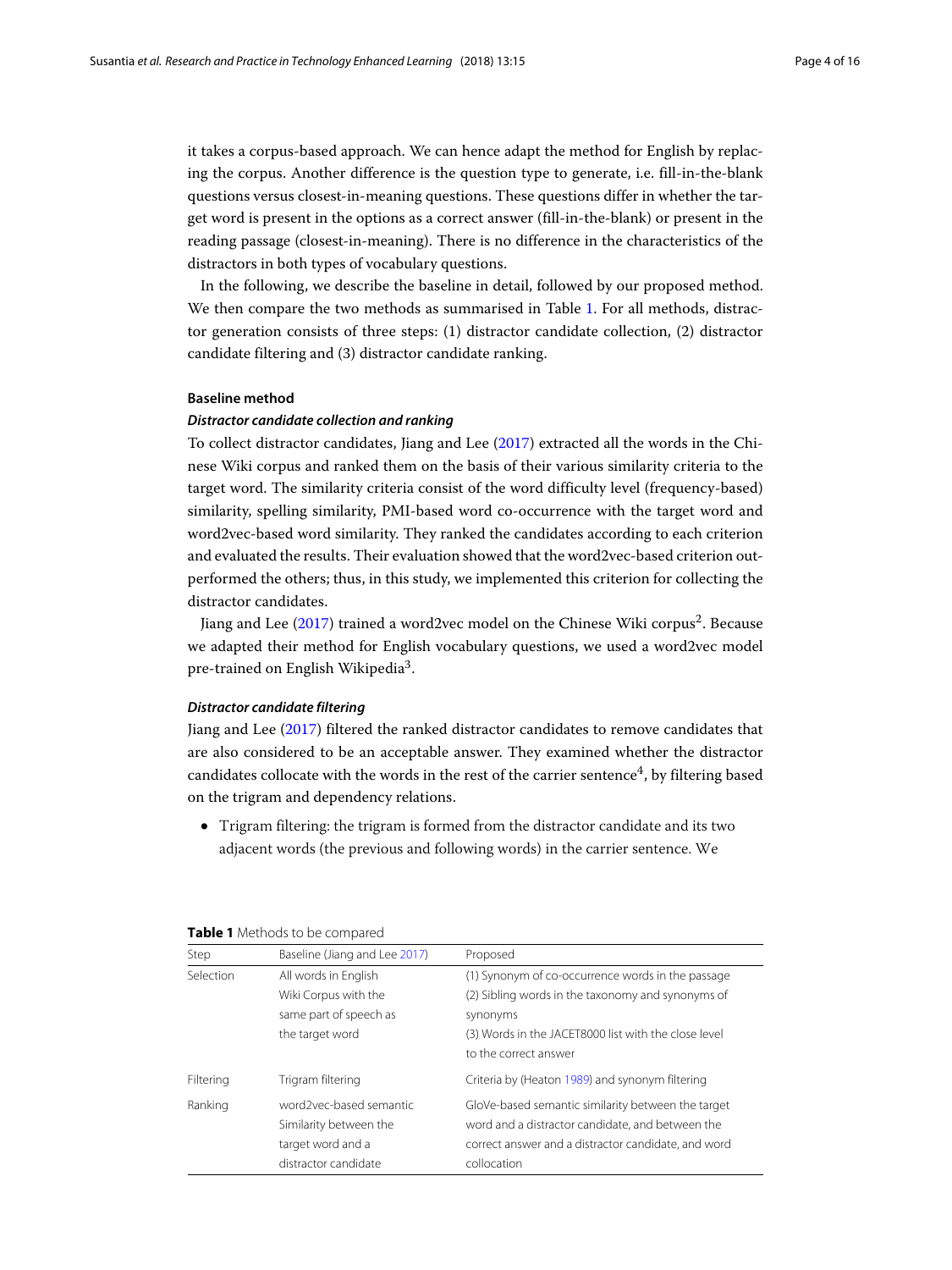implemented this filtering without modification in our implementation for English vocabulary questions.

• Dependency relation filtering: the implementation by Jiang and Lee [\(2017\)](#page-15-18) considers all the dependency relations with the distractor as a head or child. We implemented this filtering with a small corpus<sup>5</sup>, but the filtering did not remove any candidates. Hence, we decided not to implement this filtering.

The three highest ranked candidates after the filtering were chosen as the final distractors for the question.

# **Proposed method**

# *Distractor candidate collection*

We collected the distractor candidates from two main sources that reflect two different relations with the target word. The first source is synonyms of the words in the reading passage that have the same part of speech and tense as the target word, with an assumption that those words share the same topic of the reading passage. The second source is siblings of the target word in the WordNet taxonomy. Because siblings share the same hypernym, the siblings of the target word should share a similar meaning but also have a certain difference in meaning.

In addition to these two sources of distractor candidates, we utilise the JACET8000 word list (Ishikawa et al. [2003\)](#page-15-23) as the third source of distractor candidates. JACET8000 is a word list designed for Japanese English learners. It ranks 8000 basic English words according to their frequency in the British National Corpus<sup>6</sup> supplemented with six million tokens of texts targeted at the needs of Japanese students. The 8000 words are divided into eight groups of 1000 words; each group corresponds to their level of word difficulty with level 1 being the easiest.

We consider JACET8000 suitable for generating English vocabulary questions because it has been compiled for the purpose of English learning. Our observations tell us that most distractors in human-made vocabulary questions have the same or almost the same level of difficulty as the correct answer. Thus, as the distractor candidates, the present study utilises the words in the JACET8000 word list for which the level differs at most by two levels from that of the correct answer. For example, if the correct answer is level 4, the distractor candidates are collected from the words of levels 2–6.

Furthermore, to top up insufficient distractor candidates from WordNet, we also add the synonyms of synonyms and words related to the target word according to the *Merriam-Webster Dictionary*.

#### <span id="page-4-0"></span>*Distractor candidate filtering*

The collected distractor candidates are further filtered following English vocabulary questions writing guidelines (Heaton [1989\)](#page-15-22), which are summarised below.

- 1) Question options should have the same part of speech as the target word.
- 2) Distractors should have a word difficulty level that is similar to that of the correct answer.
- 3) Question options should have approximately the same length.
- 4) A pair of synonyms in the question options should be avoided.
- 5) Antonyms of the correct answer should be avoided as distractors.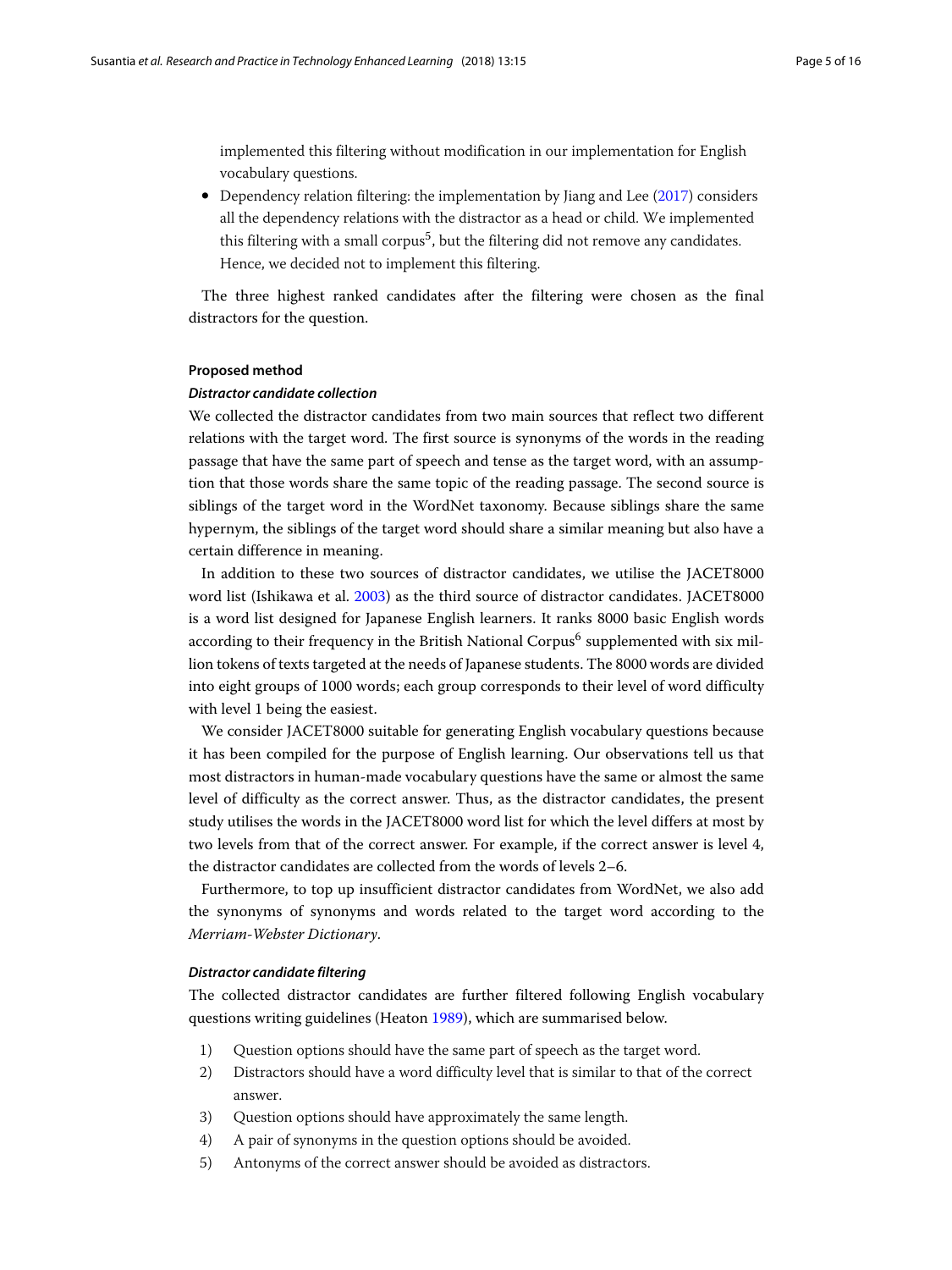6) Distractors should be related to the correct answer, or come from the same general topic.

Vocabulary questions in the present study ask for the word closest-in-meaning to the target word. Thus, the distractors must not have the same or a very similar meaning to either the target word or the correct answer. To guarantee that the distractors are not synonyms of the target word, we filter out synonymous candidates using the synonym list from WordNet and the *Merriam-Webster Dictionary* in addition to the criteria specified by Heaton [\(1989\)](#page-15-22).

#### *Distractor candidate ranking*

Although the distractors must have a different meaning from both the target word and the correct answer, they must also be able to distract the test takers from the correct answer. Because the present study focuses on the closest-in-meaning vocabulary question, distracting distractors should be similar to the target word or correct answer in some respects. Unlike fill-in-the-blank questions, where the target word and correct answer are the same, in the closest-in-meaning questions, we can utilise both the target word and correct answer to generate distractors so that the distractors are semantically close to the target word but far from the correct answer. To rank distractor candidates, the baseline adopts a word embedding-based semantic similarity measure. In contrast, the present study introduces a new ranking metric  $r(c)$  that aggregates word embeddingbased semantic similarity and word collocation information for ranking the distractor candidates *c* with respect to the target word (*tw*), reading passage (*rp*) and correct answer (*ca*), which is given by:

<span id="page-5-1"></span>
$$
r(c) = \text{rank}(\text{sim}(c, tw)) + \text{rank}(\text{col}(c, rp)) - \text{rank}(\text{sim}(c, ca))
$$
\n(1)

where  $\sin(w_i, w_i)$  is the semantic similarity between words  $w_i$  and  $w_i$ ; col( $w_i$ , context) is a collocation measure of word *wi* and its adjacent two words in the given context, and rank( $f(.)$ ) returns the rank of the value of  $f(.)$  in descending order. We use ranks instead of their raw scores because they are easier to integrate into a single score.

To calculate  $\sin(w_i, w_i)$ , the present study employs the cosine similarity of the word vectors derived by the word embedding GloVe algorithm rather than word2vec because it is more efficient (Pennington et al. [2014\)](#page-15-24). We used the pre-trained GloVe word vectors<sup>7</sup>. We calculate the collocation measure  $col(w_i, context)$  on the basis of the frequencies of two bigrams:  $(w_{i-1}, w_i)$  and  $(w_i, w_{i+1})$  in the context. The bigram statistics were generated using the module provided by the NLTK Python Package<sup>8</sup> and the English Text corpora in the same package<sup>9</sup>.

The idea behind Eq. [\(1\)](#page-5-1) is that we want to obtain a distractor candidate *c* that is similar to target word *tw* (a large  $\sin(c, tw)$ , i.e. has a high rank( $\sin(c, tw)$ )), and frequently collocates with the adjacent words in the reading passage  $rp$  (a large col( $c, rp$ ), i.e. has a high rank(col(*c*,*rp*))), but is not similar to the correct answer *ca* (a small sim(*c*, *ca*), i.e. has a low rank( $\text{sim}(c, ca)$ )). Thus, we prefer distractor candidates with a smaller value of  $r(c)$ .

# <span id="page-5-0"></span>**Evaluation design**

#### *Question data*

We selected 45 target words (TW 1-45) from real closest-in-meaning vocabulary questions collected from the ETS official site $10$  and preparation books of TOEFL iBT, which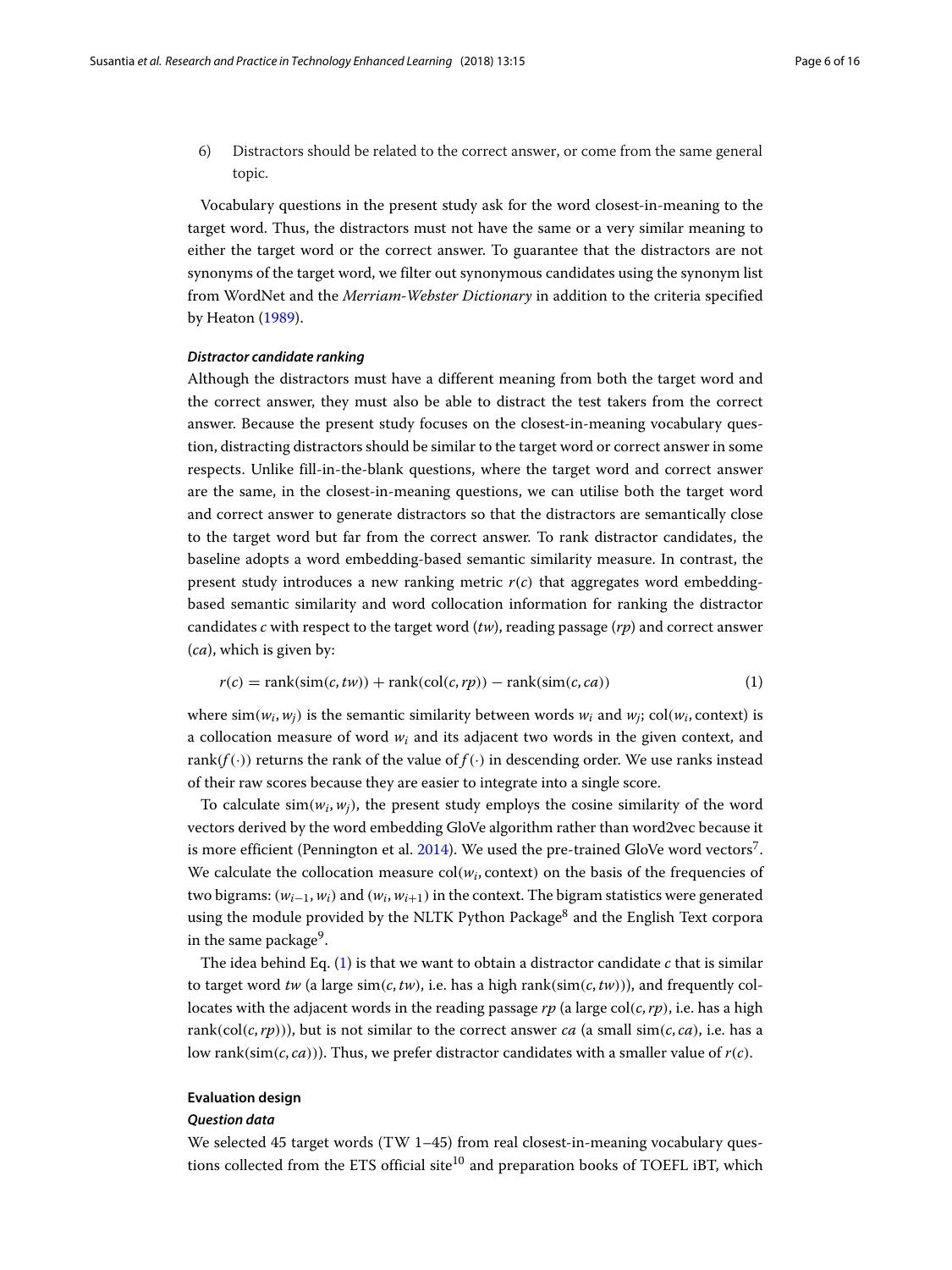are published by the official TOEFL organisation $11$ . The selection was made such that the part of speech categories of the target words were balanced.

For each question, we used the three human-made distractors in the original TOEFL question as a reference distractor set. We then determined two additional sets of three distractors using the baseline and proposed methods. For each automatically generated method, the set of three distractors was made by selecting from the top three candidates in the ranked candidate list of that method. The original reading passage and correct answer were used to automatically generate the distractors. In total, we prepared 135 question items with 45 items each set. The order of the distractors was randomised in each question.

We conducted two evaluations, test taker-based and expert-based evaluations; they are explained in the following sections.

## *Test taker-based evaluation*

The aim of this evaluation is to evaluate the validity of the distractor candidates when they are used in a real test setting. We administered the question set described above to English learners and evaluated the quality of the distractors based on their responses. We used a Latin square design to design the question sets, as shown in Table [2.](#page-6-0) For instance, in question set QS.A, the distractor sets for target words (TWs) 1 to 15 are generated by the baseline method and TWs 16 to 30 by the proposed method and TWs 31 to 45 are the original TOEFL distractors created by humans.

**Participants** A total of 80 Japanese university undergraduate students participated in the experiment. We divided them into three student groups, G1, G2 and G3, according to their school class and administered a different question set to each student group. Table [2](#page-6-0) shows the assignment of the question sets to the student groups.

**Experimental procedure** The experiment was conducted in the form of an online test. The participants completed the test using their own computer, but each group worked on the question set together in the same classroom. The experiment comprised three sessions. In each session, one of the three groups worked on their assigned question set. A session lasted roughly 30–40 min.

#### <span id="page-6-1"></span>*Expert-based evaluation*

The aim of this evaluation is to evaluate the quality of the automatically generated distractors using a human expert. Because of limited resources, we asked one human expert to evaluate the questions. However, we believe his judgement is reliable because he is an experienced professional writer of these questions.

We provided the expert with an evaluation guideline that includes the question writing guidelines presented in the ["Distractor candidate filtering"](#page-3-1) section. Given a target word and its corresponding reading passage, the expert evaluated each of the three distractor

| Student group | Number of students | Ouestion set | Baseline    | Proposed  | TOFFI     |
|---------------|--------------------|--------------|-------------|-----------|-----------|
| G1            | 1 Q                | OS.A         | TW $1 - 15$ | TW 16-30  | TW 31-45  |
| G2            | 23                 | OS.B         | TW 16-30    | TW 31-45  | TW $1-15$ |
| G3            | 38                 | OS.C         | TW 31-45    | TW $1-15$ | TW 16-30  |

<span id="page-6-0"></span>**Table 2** Configuration of the question sets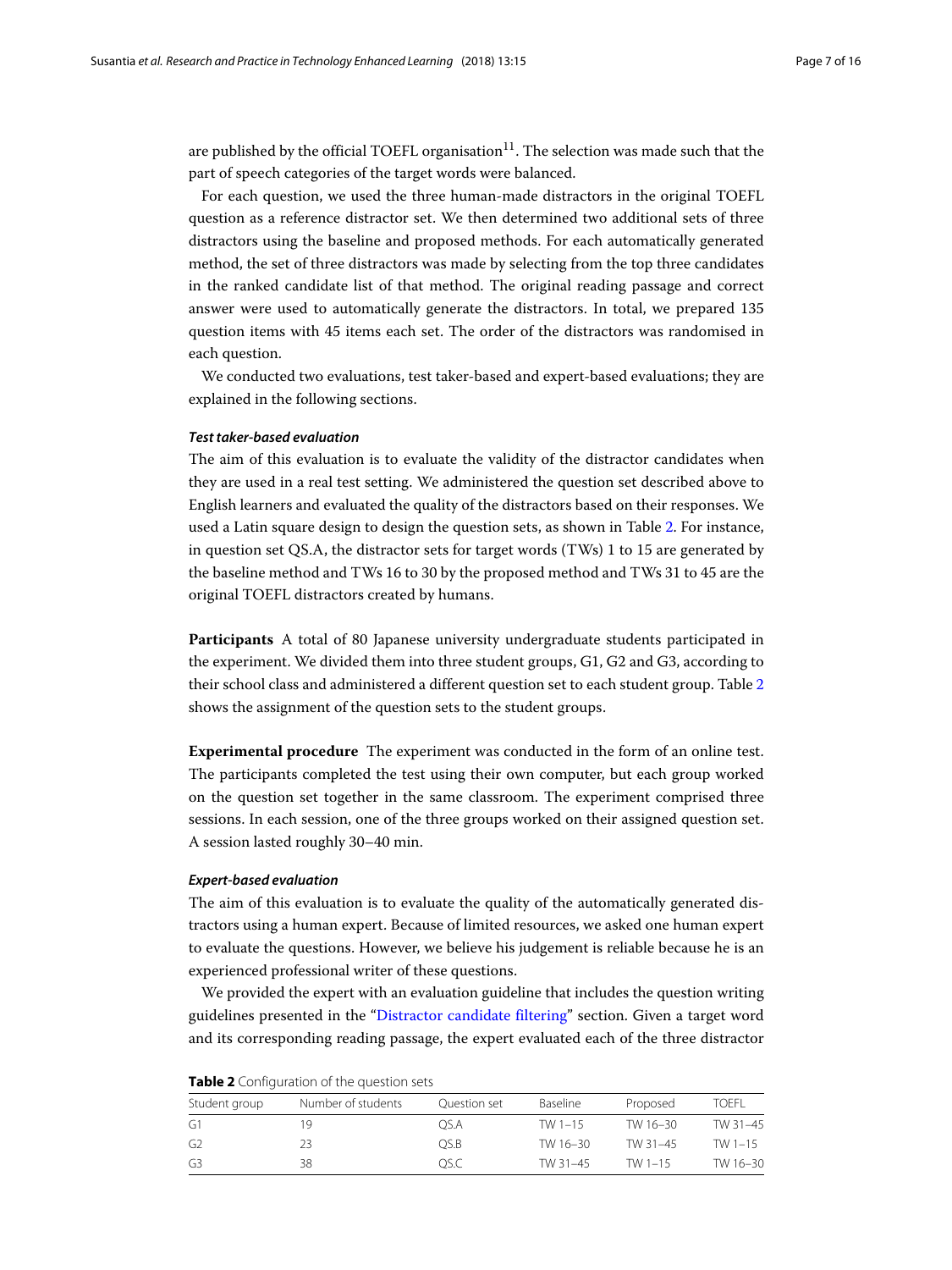sets used in the test taker-based evaluation by giving it a score of 1–5, where 1 indicates very low quality and 5 indicates very high quality. We also provided an optional "comment" field where he could write any possible reasons for giving a low score to a set of distractors, or explain why distractors were problematic, if any existed in the set.

### <span id="page-7-0"></span>**Results and discussion**

### <span id="page-7-2"></span>**Test taker-based evaluation**

### *Correlation with test takers' proficiency scores*

We calculate the correlation between test takers' scores on the questions and their TOEIC scores, which we treated as the ground truth proficiency scores. The idea is that if the test takers' scores on the machine-made questions show a strong correlation with their TOEIC scores, then the machine-made questions are able to measure the test taker's proficiency. Table [3](#page-7-1) presents the Pearson correlation coefficients between the scores.

The scores on the questions generated by both automatic methods show a lower correlation with their TOEIC scores than those of the original TOEFL questions. However, all methods indicate a low correlation in absolute terms. This is because the TOEIC score reflects various kinds of English proficiency of the test takers, whereas the generated questions concern only their vocabulary.

Focusing on the vocabulary ability, we also calculated the correlation coefficients between test takers' scores on the machine-generated questions and those of the original TOEFL questions. This yielded positive correlations with coefficients of 0.425  $(t = 5.039, df = 38, p$  value < 0.05) for the proposed method and 0.302  $(t = 6.08, df = 37, p$ value < 0.05) for the baseline. (Evans [1996\)](#page-15-25) categorised a correlation coefficient of 0.425 as "moderate" and 0.302 as "weak" correlation. This result is encouraging because it indicates that questions using the proposed method are more successful than those created using the baseline at measuring the test takers' proficiency with respect to the original TOEFL questions.

# *Neural Test Theory analysis*

Neural Test Theory (NTT) (Shojima [2007\)](#page-15-26) is a test theory for analysing test data that grades the test takers into several ranks (on an ordinal scale). The idea behind this theory is that a test cannot distinguish test takers who have nearly equal abilities; the most that a test can do is to grade them into ranks. Susanti et al. [\(2017\)](#page-15-21) applied the nominal neural test (NNT) model (Shojima et al. [2008\)](#page-15-20), which is a variant of NTT for nominal-polytomous data, which is suitable for our vocabulary multiple-choice questions. NTT is useful for evaluating the statistical characteristics of options in multiple-choice questions. The item category reference profile (Shojima et al. [2008\)](#page-15-20), ICRP for short, is a feature of NNT representing the probability that the test taker in a certain rank selects a certain question option in their responses to a certain question. Susanti et al. [\(2017\)](#page-15-21) claimed that ICRP can be used to clarify the validity of the question options because it shows how test takers at

<span id="page-7-1"></span>**Table 3** Pearson correlation coefficients between test scores (averaged for all groups)

|              | . .<br>$\sim$   |          |              |  |
|--------------|-----------------|----------|--------------|--|
| Test scores  | <b>Baseline</b> | Proposed | <b>TOEFL</b> |  |
| <b>TOEIC</b> | 0.290           | 0.290    | 0.342        |  |
| <b>TOEFL</b> | 0.302           | 0.425    | 1.000        |  |
|              |                 |          |              |  |

All p values are less than 0.05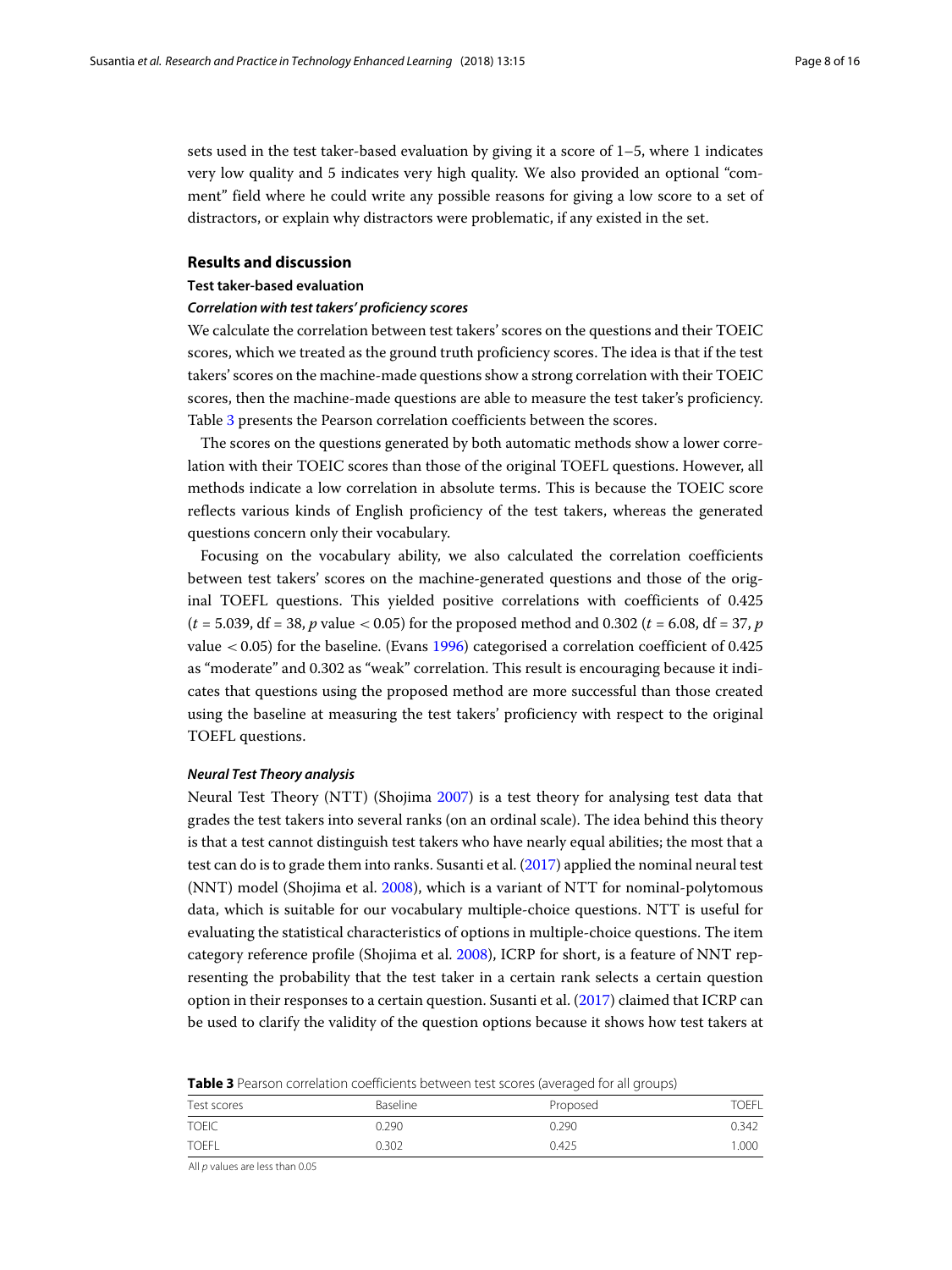each rank behave against each option of the question. For instance, ICRP can be used to clarify whether a distractor correctly deceives the low-ranked test takers compared with the high-ranked test takers.

Susanti et al. [\(2017\)](#page-15-21) further categorised the ICRP into six categories based on the magnitude of the relations between the probability that the option is selected by test takers in the corresponding student rank, as shown in Fig. [2.](#page-8-0) According to Susanti et al. [\(2017\)](#page-15-21), the MD options are most favourable for distractors because the role of a distractor is to deceive a test taker into selecting it instead of the correct answer. Hence, the options that tend to be more selected by the lower-ranked test takers are good distractors. Such options should show a decreasing curve similar to the MD options in Fig. [2.](#page-8-0) They further claimed that the MD options are the best for distractors, followed by the CU1 and CD1 options, then the CU2 and CD2 options. The MI options are the worst options for distractors.

In the present study, we applied the NNT model to our student response data, following the settings of Susanti et al. [\(2017\)](#page-15-21), and counted the number of distractors in each ICRP category for each method as shown in Table [4.](#page-9-0)

The three methods produced more or less a similar number of the favourable MD distractors. However, as shown in the first row of Table [4,](#page-9-0) the proposed method produces fewer MI distractors (least favourable category for a distractor) than the baseline. The original TOEFL questions, as expected, produced the smallest number of MI distractors. This result is encouraging because it shows that the proposed method succeeded in removing the problematic distractor candidates better than the baseline.

We further analysed the MI distractors to find the reasons these distractors were categorised as MI distractors. The probability of choosing the MI distractors increases as the the test taker's rank increases. This indicates that more high-proficiency test takers are deceived by this distractor than low-proficiency test takers. Knowing the reasons helps us to understand the behaviour of each method when producing those distractors. We found that MI distractors could be classified into the following four categories.

<span id="page-8-0"></span>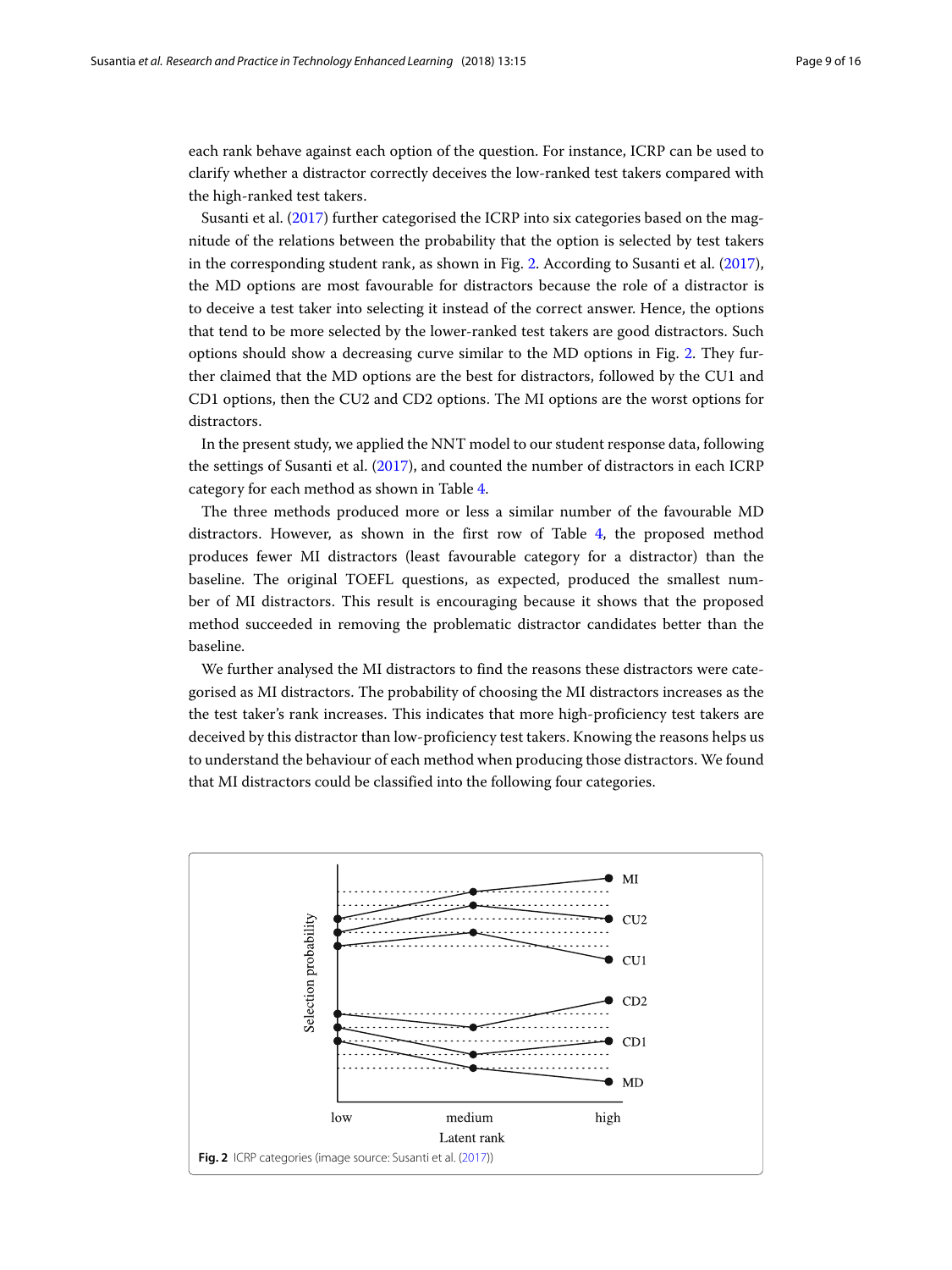|                 | Baseline | Proposed | <b>TOEFL</b> |
|-----------------|----------|----------|--------------|
| MI              | 40       | 26       | 24           |
| CU <sub>2</sub> | 6        | 8        |              |
| CD <sub>2</sub> | 13       | 6        | Q            |
| CU1             | 10       | 13       | 12           |
| CD1             | 9        | 15       | 18           |
| <b>MD</b>       | 46       | 51       | 50           |

<span id="page-9-0"></span>**Table 4** ICRPs of the distractors for each method

- SYN The distractor is a synonym of the target word or correct answer, e.g. the distractor "support" for the target word "assistance", where the correct answer is "help". We looked up two dictionaries<sup>12</sup>, and if the distractors are listed as a synonym in one of the dictionaries, we classified them in this category. This type of distractors is not appropriate for use in tests.
- CON This distractor can be replaced in the given context, e.g. the distractor "move" for the target word "cope" when the correct answer is "adapt" in the following context "...dinosaurs were left too crippled to *cope*, especially if, as some scientists believe ...". In this example, the distractor "move" is neither similar to the target word nor the correct answer, but it fits in the context even though it results in a different sentence meaning. We checked the collocation of these words by querying Google search with a distractor and the word it is adjacent to in the reading passage as the query. This kind of distractor is reasonable because the test takers sometimes try to select the option that best replaces the target word in the reading passage.
- REL This distractor is defined as a word related to the target word or correct answer in a dictionary<sup>13</sup>, e.g. the distractor "storm" is defined as a related word of the target word "bombard" in the *Merriam-Webster Dictionary*. This kind of distractor is also reasonable.
- UNK This type of distractor has an MI curve in Fig. [2](#page-8-0) without any convincing explanation such as one of the above three categories. These distractors can be safely used as a distractor although they are not very distracting.

Table [5](#page-9-1) presents the number of the MI distractors categorised according to the above reasons. The results in Table [5](#page-9-1) suggest the following conclusions.

1. CON is the principal reason for the MI distractors across all methods.

2. On the basis of the above categorisation, the SYN candidates should be rejected as distractors because they are potentially dangerous. None of the MI distractors from the original TOEFL questions and proposed method belong to this category, whereas 11 out of 40 MI distractors of the baseline do and should be rejected. These results indicate that the proposed method succeeded in filtering the problematic candidates in this SYN category.

|            | Baseline | Proposed | <b>TOEFL</b> |
|------------|----------|----------|--------------|
| SYN        |          |          |              |
| CON        |          | 13       | つろ           |
| REL        |          |          |              |
| <b>UNK</b> | 16       |          |              |

<span id="page-9-1"></span>**Table 5** Categorisation of MI distractors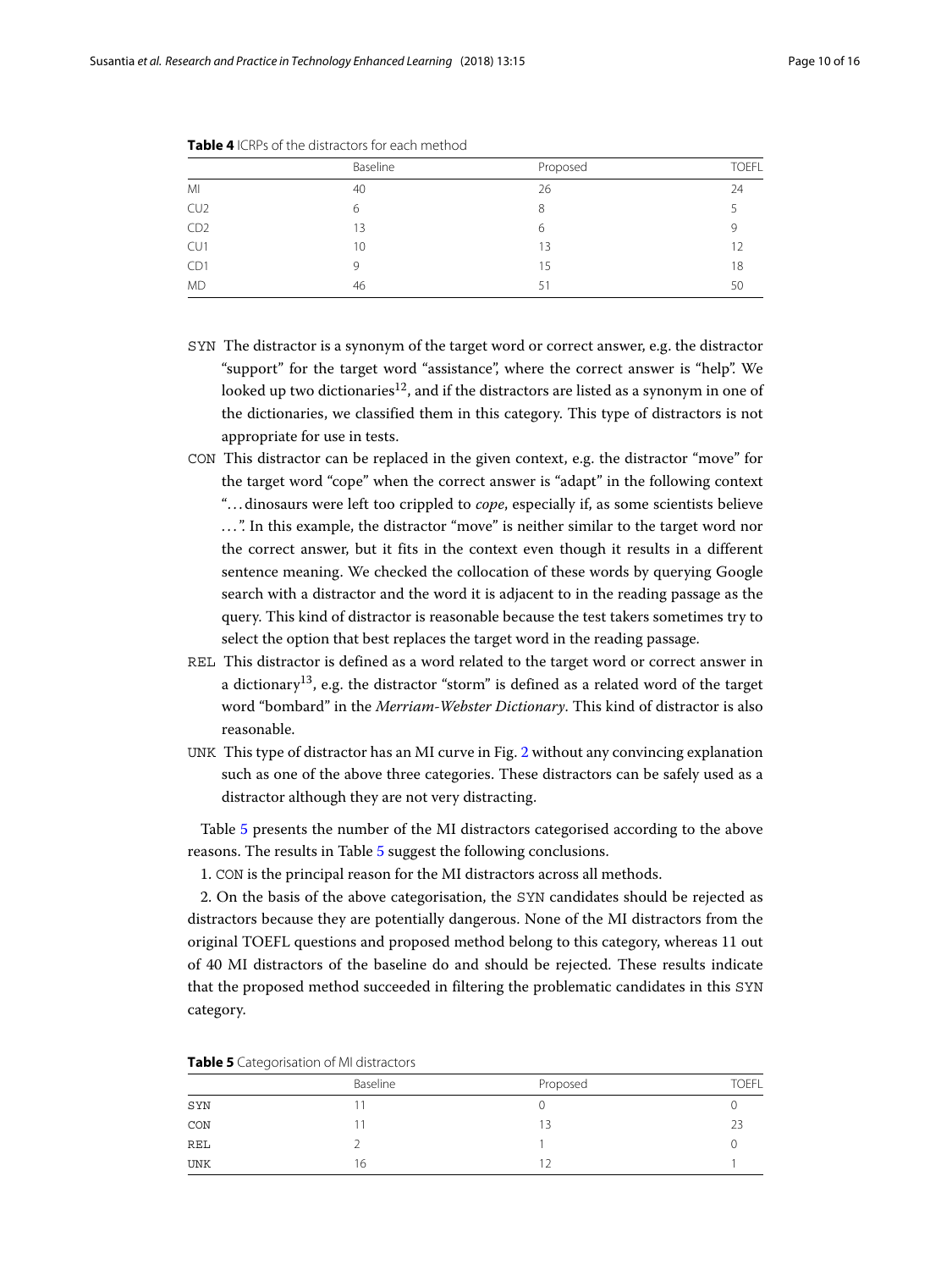3. The CON and REL distractors are considered to be reasonable distractors, even though they are MI distractors. According to Table [5,](#page-9-1) 23 out of 24 original TOEFL distractors belong to this category. The proposed and baseline methods respectively made 14 out of 26 (54%) and 13 out of 40 (33%) reasonable distractors in the CON and REL categories. This result is encouraging because more than half of the MI distractors generated by the proposed method are distracting distractors.

#### **Expert-based evaluation**

We calculate the average judgement scores for all 45 test questions, and the result is as follows: 2.867 (SD 1.471) for the baseline, 4.333 (SD 0.977) for the proposed method and 4.444 (SD 0.840) for the original TOEFL distractors. These average scores indicate that the distractors generated by the proposed method have better quality than those generated by the baseline and comparable quality with respect to the original TOEFL distractors.

The human expert also wrote in a total of 135 comments for all questions. As explained in the ["Expert-based evaluation"](#page-6-1) section, the comments were specifically given to lowscored distractors; in other words, the distractors with comments were the problematic distractors according to the human expert. In total, 71 distractors from the baseline had comments, followed by 39 distractors from the proposed method, and 25 distractors from the original TOEFL distractors. This result is encouraging because the proposed method produced fewer of problematic distractors than the baseline. We grouped the comments into the seven categories presented in Table [6](#page-10-0) along with the number of distractors in each category for each method. Note that a distractor can belong to more than one category, so the row "total number of problematic distractors" is not necessarily the sum of the distractors in all categories. A description of the seven categories follows.

- 1) Too similar to the correct answer or the target word. Comments explicitly state that a distractor is too similar to the correct answer, e.g. "the distractor 'overcome' is too close to the correct answer or 'refined' is too similar to the correct answer"
- 2) Different word class. Comments concern the difference in the word classes of the correct answer/target word and distractors, e.g. "the distractor 'arise' is an intransitive verb, 'digging out' is a verb phrase while 'extending' and 'destroying' are not."
- 3) No relation to the correct answer. Comments concern criterion 6 in the ["Distractor candidate filtering"](#page-4-0) section, e.g. "the distractor 'battlefield' is not related to the correct answer."

<span id="page-10-0"></span>

|                                                        | Baseline | Proposed | TOFFI |
|--------------------------------------------------------|----------|----------|-------|
| Too similar with the correct answer or the target word | 26       |          |       |
| Different word class                                   | 12       | 10       | 10    |
| No relation to the correct answer                      | 0        |          |       |
| Different word difficulty                              | 34       | 22       |       |
| Antonym of the correct answer                          | ζ        |          |       |
| Synonym pair                                           | 10       |          |       |
| Others                                                 |          |          |       |
| Total problematic distractors                          | 71       | 39       |       |

#### **Table 6** Categorisation of problematic distractors by human expert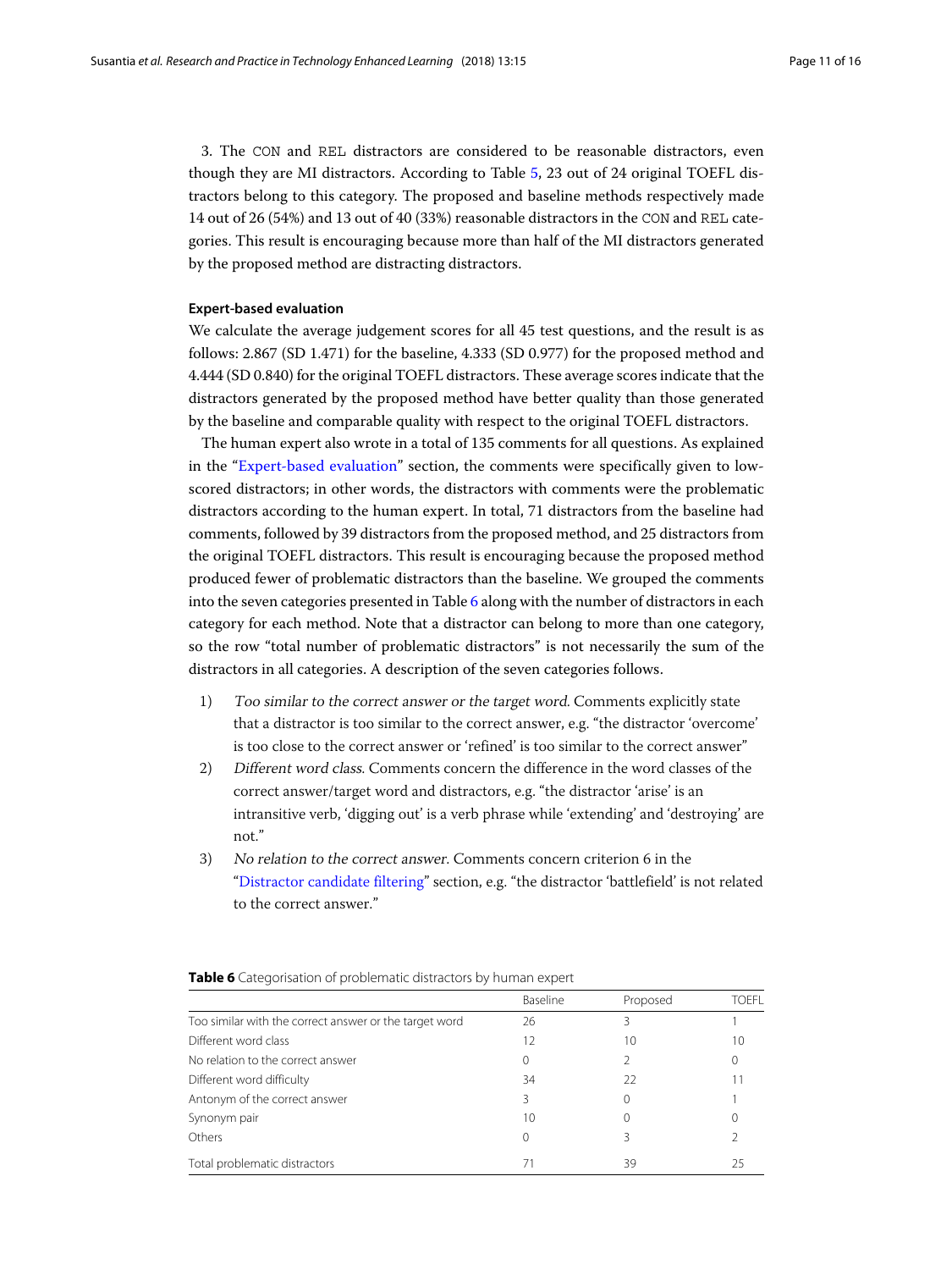- 4) Different word difficulty. Comments concern criterion 2 in the "Distractor candidate filtering" section, e.g. "all the distractors are much more difficult than the correct answer."
- 5) Antonym of the correct answer. Comments concern criterion 5 in the "Distractor candidate filtering" section, e.g. "the distractor 'separate' is an antonym of the correct answer."
- 6) Synonym pair. Comments concern criterion 4 in the "Distractor candidate filtering" section, e.g. "the distractor 'repel' and 'repulse' are synonyms."
- 7) Others. Comments that are not classified into the above categories, e.g. "the distractor 'financially rewarding' should be changed, because it involves the same word as the correct answer."

Comment category 1 is the severest category because if a distractor is too similar to either the correct answer or the target word, it makes the question invalid because it has more than one correct answer. In this respect, our result is encouraging because the proposed method generated fewer invalid questions in this category. The other comment categories are considered not to be as severe because they do not affect the validity of the question.

We calculated the correlation of the expert scores of the distractor sets. The correlation coefficients are 0.313 (statistically significant at  $p$  value  $\leq$  0.05) for the proposed method and human pair and 0.012 (not statistically significant) for the baseline and human pair. This indicates that the expert tends to give similar scores to the proposed method's distractors and the original distractors. Hence, the distractors generated by the proposed method look more similar to the human-made distractors than those generated by the baseline method from the expert's point of view.

### **Comparison of the expert and test taker-based results**

As previously stated, the distractors with comments from the human expert are potentially problematic. We further analysed the behaviour of the distractors in each comment category when they were used in the real test, i.e. in the test taker-based evaluation in the ["Test taker-based evaluation"](#page-7-2) section. We analysed only the responses of the highproficiency test takers because it is important to determine why high-proficiency test takers were deceived by the problematic distractors. We summarise the results in the following.

1) Too similar to the correct answer or the target word. In six out of 30 distractors, no test takers selected the distractor in this category, whereas an average 30% of the high-proficiency test takers selected the other 24 distractors. The distractors in this category must be verified by human experts before they are used in a real test because there is a chance that they are actually the correct answers. One example is the distractor "notion" in a question with the target word "concept" and the correct answer "idea". In this example, "notion" is a synonym of both the target word and correct answer. Out of 19 test takers, 8 test takers chose the distractor "notion", whereas only 2 test takers chose the correct answer "idea". Those 8 test takers did not necessarily choose the wrong answer because the distractor "notion" was indeed correct. This supports the claim that a question should not have distractors with a meaning that is too similar to either the target word or the correct answer.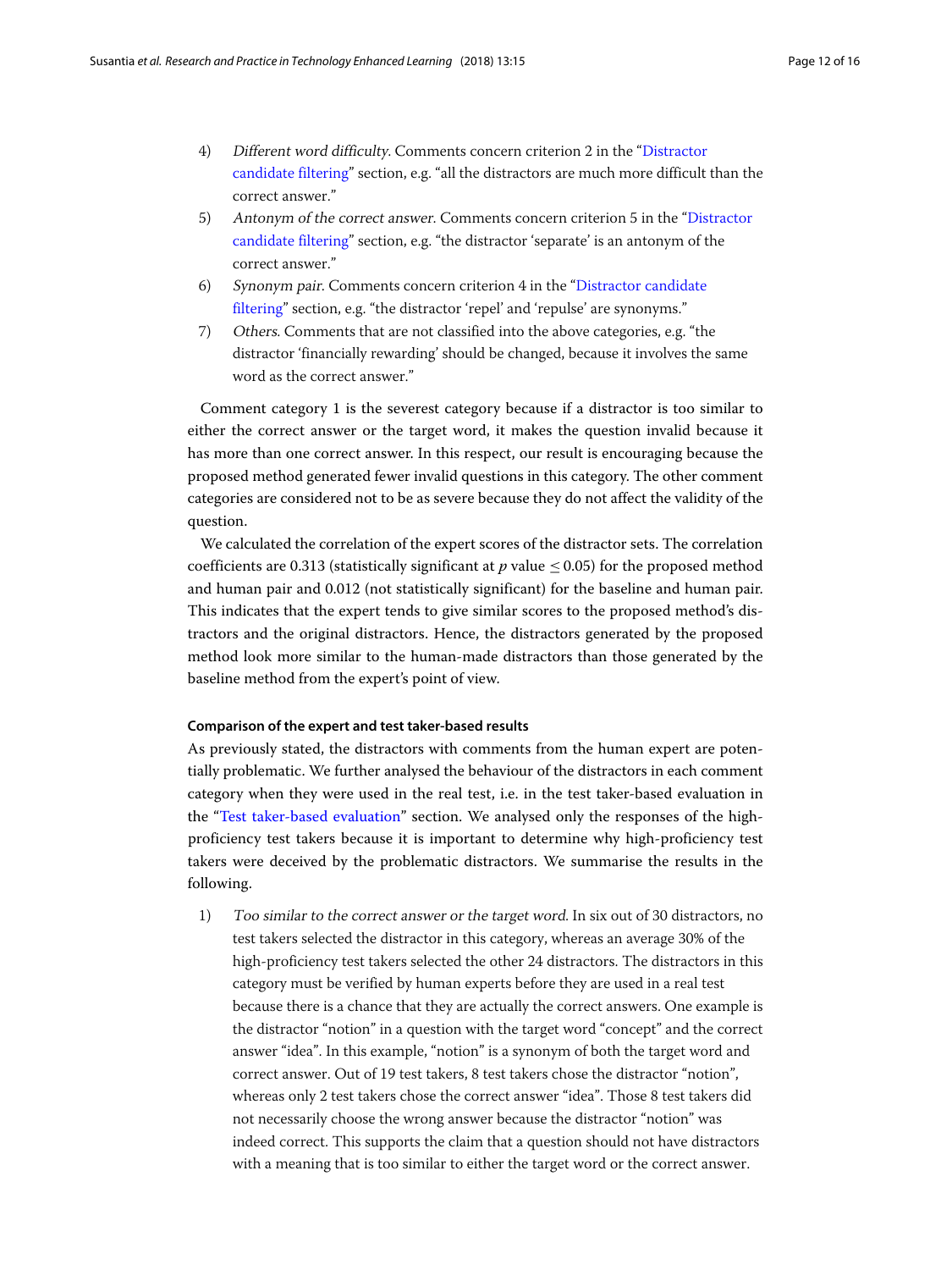- 2) Different word class. Less than 23% of the high-proficiency test takers selected 29 out of 32 distractors in this category. Although these distractors are not necessarily problematic, they are not very distracting.
- 3) No relation to the correct answer. Less than 30% of the high-proficiency test takers selected these distractors. As above, although these distractors are not necessarily problematic, they are not very distracting.
- 4) Different word difficulty. The distractors that are easier or more difficult than the other options will stand out and might not be selected by the test takers because their difficulty looks salient. This is supported by the fact that 59 out of 67 distractors in this category were selected by less than 30% of the high-proficiency test takers. Hence, the distractors in this category are not distracting distractors.
- 5) Antonym of the correct answer. More than 50% of the high-proficiency test takers did not select three out of four distractors in this category. If the distractor and correct answer are antonym pair, this suggests that one of them is wrong. This kind of distractor is not distracting.
- 6) Synonym pair. No high-proficiency test takers selected the distractors in this category in four out of ten questions. This is most likely because they found out that a synonym pair in the options could not be a correct answer because a question has only a single correct answer. The distractors in this category should be verified by a human expert before they are used in a real test. One example is the distractors "lifesized" and "lifelike" for a question with the target word "miniature" and the correct answer "small". No test taker out of 23 chose neither "life-sized" nor "lifelike". The test takers probably figured out that they were synonym pair, so both could not be the correct answer. This gives evidence that there should not be a synonym pair in the options because the test taker can easily rule them out as a correct answer.

We are also interested in how the problematic distractors from the test taker-based evaluation (the MI distractors) were evaluated by the human expert. The MI distractors are considered problematic because the probability of choosing this distractor increases as the proficiency of the test takers increases. This indicates that more high-proficiency test takers are deceived by this distractor than low-proficiency test takers. Table [7](#page-12-0) shows the intersection of the MI distractors in the test taker-based evaluation and the commented distractors by the human expert, which is categorised according to Table [6.](#page-10-0) Again, because

<span id="page-12-0"></span>

| . www.are categorisation or proprettiate also actors (common cap |          |              |  |  |  |
|------------------------------------------------------------------|----------|--------------|--|--|--|
| Baseline                                                         | Proposed | <b>TOEFL</b> |  |  |  |
| 82                                                               | 38       | 25           |  |  |  |
| 40                                                               | 26       | 24           |  |  |  |
| 24                                                               | 9        | 5            |  |  |  |
| 9                                                                |          |              |  |  |  |
|                                                                  |          |              |  |  |  |
|                                                                  |          |              |  |  |  |
| 16                                                               |          |              |  |  |  |
|                                                                  |          |              |  |  |  |
|                                                                  |          |              |  |  |  |
|                                                                  |          |              |  |  |  |
|                                                                  |          |              |  |  |  |

**Table 7** Categorisation of problematic distractors (combined)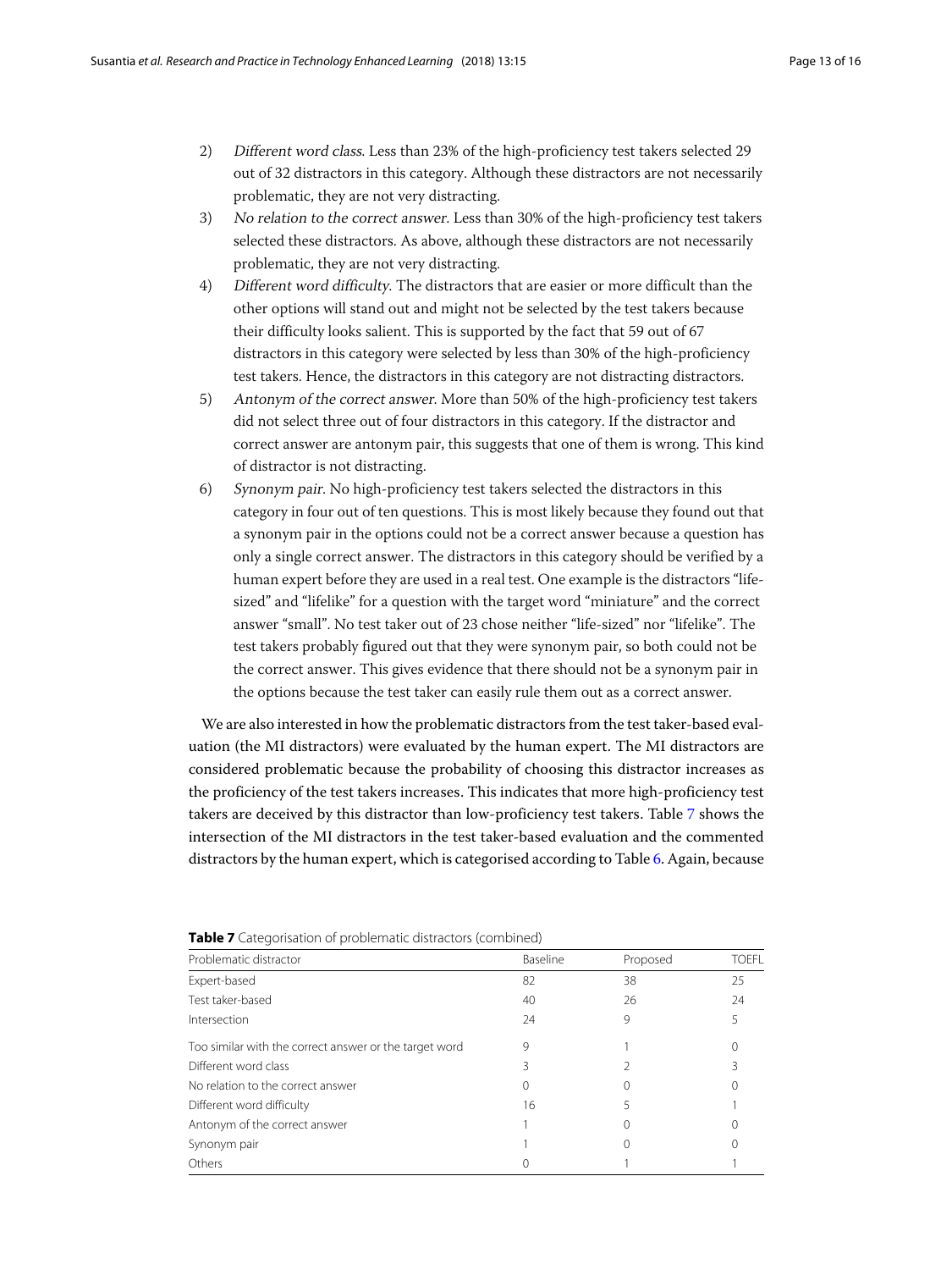a distractor can belong to more than one category, the sum of distractors in all categories can be larger than the "intersection" row.

Table [7](#page-12-0) shows that 60% (24 out of 40) of the MI distractors in the baseline were also considered problematic by the human expert. This indicates that the baseline distractors that were judged as problematic by the human expert also behaved inappropriately in the real test. However, the same conclusion could not be drawn from the MI distractors generated by the proposed method and from the original TOEFL questions. Only 35% (9 out of 26) and 21% (5 out of 24) distractors generated by the proposed method and those from the original TOEFL questions, respectively, were judged as problematic by the human expert. This is an encouraging result because those distractors, despite their low score given by the human expert, may still be used in a real test, i.e. the problem is not severe.

#### <span id="page-13-0"></span>**Conclusion**

We have presented a novel method for generating distractors for multiple-choice English vocabulary questions. The quality of distractors directly influences the quality of the question because inappropriate distractors allow the test takers to either guess the correct answer easily or unnecessarily confuse them.

The proposed method extends the state-of-the-art method by introducing a new metric for ranking distractor candidates. The new metric aggregates both semantic similarity and word collocation information. The idea is to find distractors that are (1) close to the target word but far from the correct answer in their meaning and (2) collocated with the adjacent words in the given context.

We conducted two evaluations for assessing the quality of the generated distractors: (1) test taker-based evaluation and (2) expert-based evaluation. We prepared 45 questions where the original reading passages and correct answers were borrowed from the TOEFL vocabulary questions. We prepared three sets of distractors for each question: one generated by the baseline, one generated by the proposed method and one from the original TOEFL question.

In the test taker-based evaluation, we administered the generated questions to 80 English learners and analysed the quality of the distractors based on their responses. We calculated the correlation between the test taker's scores on the automatically generated questions and their scores on the original TOEFL questions as well as the correlation with their TOEIC scores. As a result, the scores on the questions prepared using the proposed method correlate better with those of the original TOEFL questions than those using the baseline. However, there is no difference between them with respect to the correlation with the TOEIC scores. The scores on the original TOEFL questions showed the highest correlation with those of the TOEIC scores.

We further analysed the characteristics of the distractors using Neural Test Theory. The result showed that the proposed method produced fewer problematic MI distractors than the baseline.

The original TOEFL questions produced the least number of MI distractors. This is encouraging because the proposed method succeeded in removing problematic distractor candidates during their generation better than the baseline.

In the expert-based evaluation, we asked a human expert to judge the quality of the three sets of distractors on a scale from 1 (low quality) to 5 (high quality). The average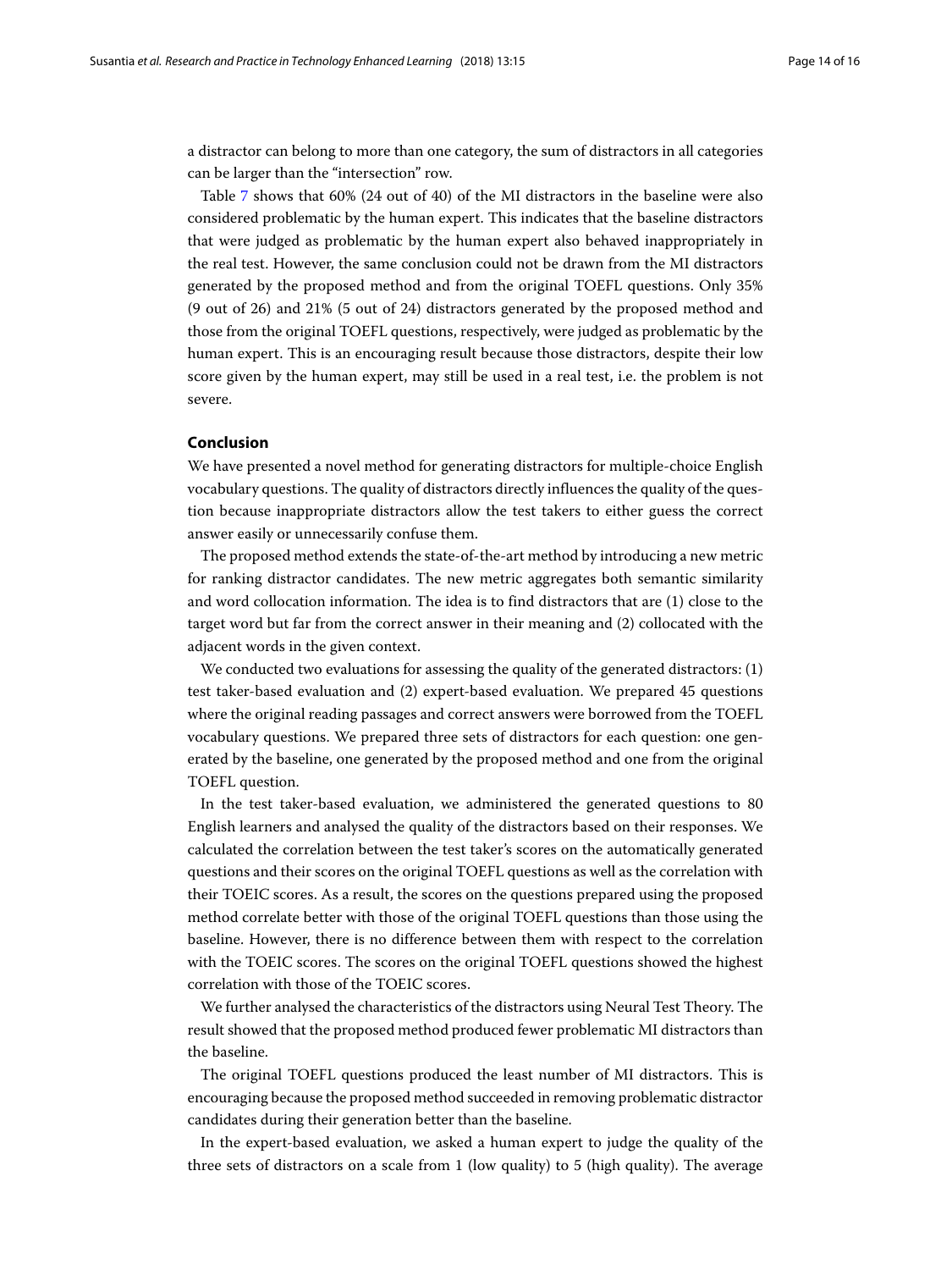scores indicate that the distractors generated by the proposed method are better in quality than those generated by the baseline and are comparable in quality with the original distractors.

Further analysis showed that 60% of the baseline problematic distractors from the test taker-based evaluation were also considered problematic by the human expert. In contrast, only 35% and 21% problematic distractors from the proposed method and the original TOEFL questions, respectively, were judged as problematic by the human expert. This is an encouraging result because these distractors can be used for a real test despite their low score from the human expert.

Although the proposed method removes synonyms of the target word and correct answer from the distractor candidates, the expert-based evaluation showed that it still produces problematic distractors that are too similar to the correct answer. The distractors of this category can make a generated question invalid because it appears to have multiple correct answers. The questions generated by the proposed method still need human validation before using for a real test.

Future work for this research includes improving the automatically generated distractors so that they are as close as possible in quality to the human-made ones, especially with respect to their distractive power and plausibility.

### **Endnotes**

<sup>1</sup> <http://lang-8.com>

<sup>2</sup> They used about 14 million sentences from Chinese Wikipedia.

<sup>3</sup> Available at [https://github.com/idio/wiki2vec/,](https://github.com/idio/wiki2vec/) the model consists of 1000 dimensions, 10 skipgrams and no stemming.

<sup>4</sup> In their paper, they use the term "carrier sentence" because the text is usually only a sentence, not necessarily a reading passage as in the present study.

<sup>5</sup> Available as a package in the Natural Language Toolkit (NLTK).

<sup>6</sup> <http://www.natcorp.ox.ac.uk/>

 $7$ The word vectors were trained on Wikipedia 2014+ Gigaword 5, which consists of 6B tokens 400K vocabulary uncased words and provides 100 dimensional vectors. This resource is available at <https://nlp.stanford.edu/projects/glove/>

<sup>8</sup> [http://www.nltk.org/\\_modules/nltk/collocations.html](http://www.nltk.org/_modules/nltk/collocations.html)

<sup>9</sup> Corpora: Brown, ABC, Genesis, Web Text, Inaugural, Gutenberg, Treebank and Movie Reviews, available at [www.nltk.org/nltk\\_data/](www.nltk.org/nltk_data/)

<sup>10</sup> <www.ets.org>

 $11$ <sup>I1</sup> The Official Guide to the New TOEFL iBT, 2007, published by McGraw-Hill, New York.

<sup>12</sup> Oxford Dictionary of English [\(www.oxforddictionaries.com\)](www.oxforddictionaries.com) and the Merriam-Webster Dictionary [\(www.dictionaryapi.com\)](www.dictionaryapi.com).

<sup>13</sup>The Merriam-Webster Dictionary's related-word feature.

#### **Authors' contributions**

All authors read and approved the final manuscript.

# **Competing interests**

The authors declare that they have no competing interests.

#### **Publisher's Note**

Springer Nature remains neutral with regard to jurisdictional claims in published maps and institutional affiliations.